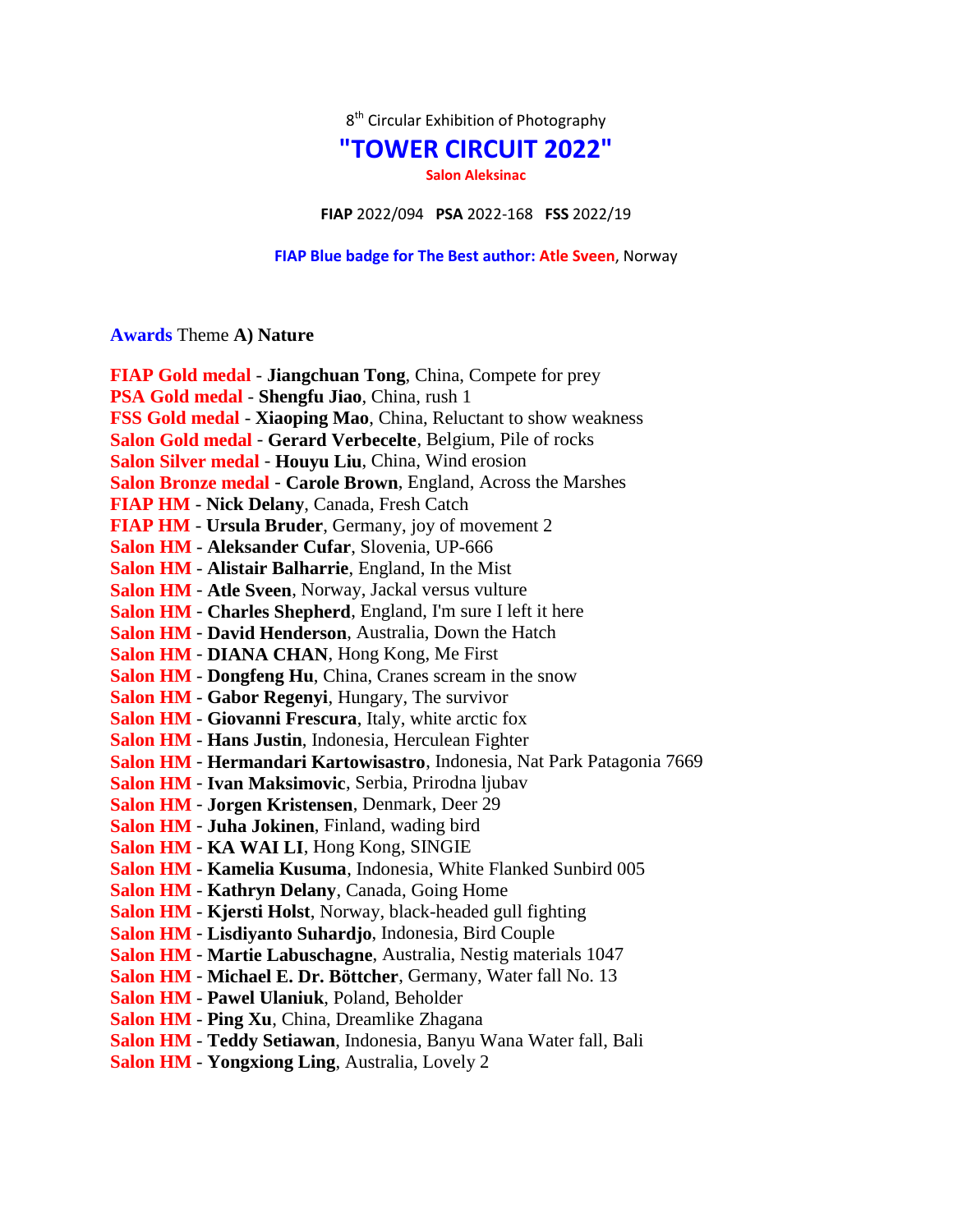## **Awards** Theme **B) Open Color**

**FIAP Gold medal** - **Atle Sveen**, Norway, Laetitia jump II **PSA Gold medal** - **Beata Rosik**, Ireland, Ariadne's Thread **FSS Gold medal** - **Jie Zhang**, China, Monochrome world **Salon Gold medal** - **Vincenzo Di Panfilo**, Italy, Da Nang **Salon Silver medal** - **Manfred Kluger**, Germany, daydreaming-1 **Salon Bronze medal** - **Xiangui Zheng**, China, Dryads **FIAP HM** - **Leanne Robson**, Australia, Peace And Solitude **FIAP HM** - **Zhimin Zhang**, China, insight **Salon HM** - **Charles Shepherd**, England, Mermaid 01 **Salon HM** - **Chin Tzu Weng**, Taiwan, When the roses fly01012 **Salon HM** - **DIANA CHAN**, Hong Kong, The Heart Road **Salon HM** - **EVA LAMBROPOULOU**, Greece, CONSTANTINA ROSE **Salon HM** - **Fang Liu**, China, Childhood **Salon HM** - **Flora Rikin**, Indonesia, Butterfly Like 694 **Salon HM** - **Haijun Zheng**, China, Innocent **Salon HM** - **Istvan Kerekes**, Hungary, Visage from Iza valley **Salon HM** - **J. Teguh Widjaja**, Indonesia, LOOKING FOR WISDOM **Salon HM** - **Jennifer Fawkes**, Australia, Waiting for the Wolf **Salon HM** - **Jian Xiong**, China, Fishing **Salon HM** - **Jurong Yu**, China, Life in Daliangshan 21 **Salon HM** - **Lianchun Zhang**, China, Rosy clouds all over the sky **Salon HM** - **Liang Wu**, China, Tree frogs and flowers 2 **Salon HM** - **Manel Puigcerver**, Spain, The elegance of dancers **Salon HM** - **Martha Suherman**, Indonesia, Floating dance 320 **Salon HM** - **Nia Hargono**, Indonesia, Sally in Action **Salon HM** - **Rubby Adhisuria**, Indonesia, Wingardium Leviosa **Salon HM** - **Saskia Safiani**, Indonesia, Waiting **Salon HM** - **Sebastian Kuczynski**, Poland, Live 1 **Salon HM** - **Thanasis Hadjipavlou**, Cyprus, Be authentic **Salon HM** - **Tirta Widjaya**, Indonesia, Si Kipas Maut 049 **Salon HM** - **TOMI KRIZAJ**, Slovenia, SUNSET **Salon HM** - **Wei Jin**, China, Sheep fighting

**Salon HM** - **Zongying Wang**, China, Absentminded

**Awards** Theme **C) Open Monochrome**

**FIAP Gold medal** - **Beata Rosik**, Ireland, In The Web

**PSA Gold medal** - **ivana sancandi**, Italy, Ty Tao

**FSS Gold medal** - **Slobodan Cavic**, Serbia, Music for the soul 2

**Salon Gold medal** - **Atle Sveen**, Norway, Ivory Flame behind curtain II

**Salon Silver medal** - **Kamelia Kusuma**, Indonesia, Staring out the window

**Salon Bronze medal** - **Yang Li**, China, pregnancy